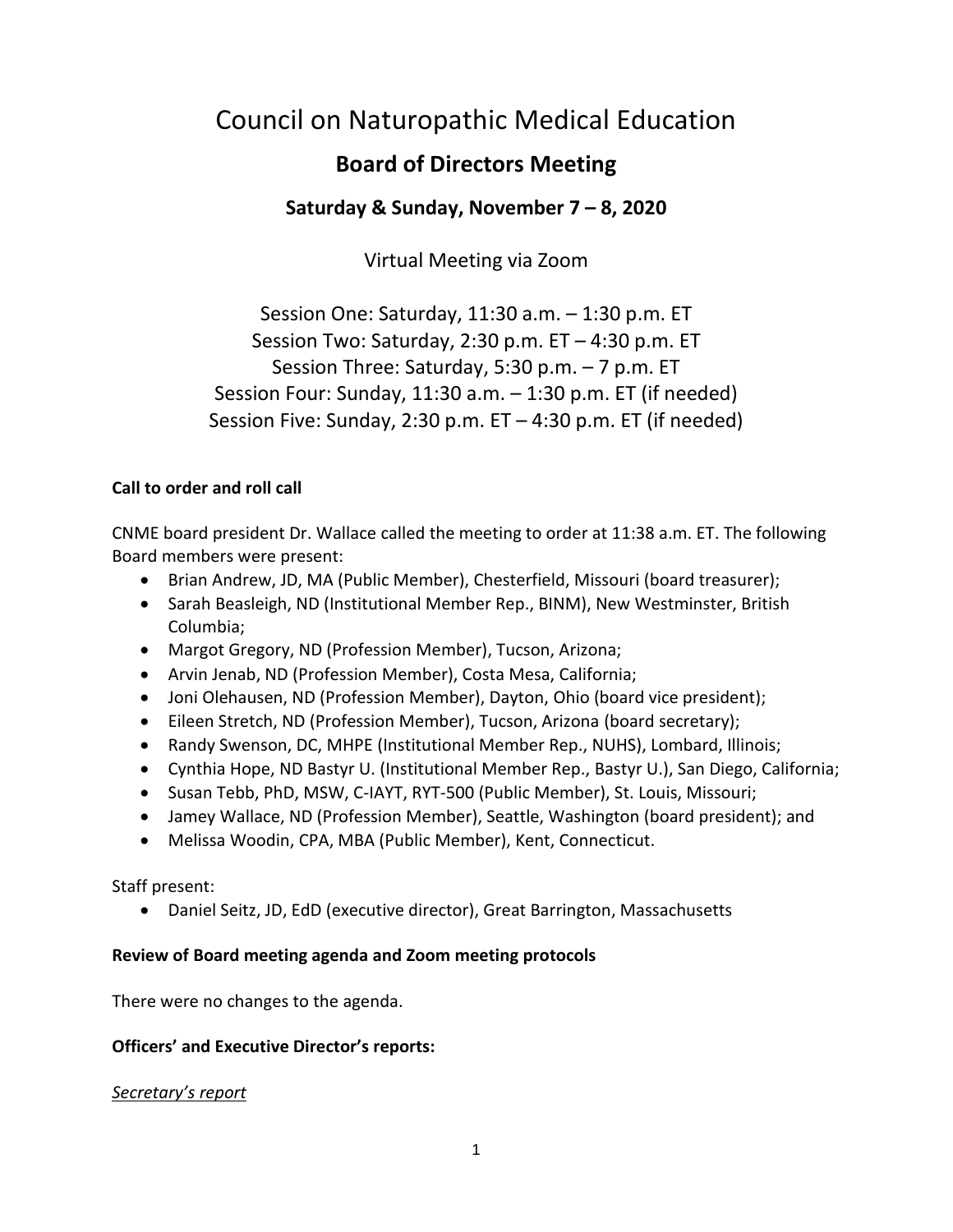CNME Secretary, Dr. Stretch, asked the board needed to review, suggest changes/additions, and approve minutes of the May 2020 board meeting.

Mr. Andrew, JD, MA moved, and Dr. Beasleigh seconded, the following motion:

## **To approve the minutes of the May 23 – 24, 2020 Board of Directors meeting, with typos corrected.**

The motion was unanimously approved, with one abstention.

### *President's report*

CNME President, Dr. Wallace, shared with the board the ongoing challenges to the schools due to the Covid situation, and noted that at least students were able to graduate on time and that many clinical interns were, fortunately, able to complete most of their clinical experience in person. He also noted that CNME would be conducting its first virtual site visit this coming week for initial accreditation of the UAGM ND programs, and that CNME was still in the midst of the US Dept. of Education re-recognition process. Finally, Dr. Wallace thanked the board for going the extra mile this year with special meetings to work on emergency policies necessary to give the schools the flexibility they needed to continue delivery of the programs in the face of Covidrelated challenges; the schools appreciated the Council's responsiveness to their needs.

### *Vice-President's report*

CNME Vice-President, Dr. Olehausen, stated that she had nothing to report in her capacity as VP.

## *Treasurer's report*

CNME Treasurer, Mr. Andrew, JD, MA, presented the FY 2020 third quarter (i.e., 9/30/20) budget-to-actual report. He noted that there were no big surprises: administrative support expenses were up a bit primarily due to the USDE application, which required a lot of organizing of documents and culling of information. Once again it looks like we will end the fiscal year with a surplus that will be somewhat larger than expected due to not meeting in person.

Next, Mr. Andrew presented the draft FY 2021 budget, explaining that revenues and expenses tend to be fairly predictable from year to year. The board asked questions and engaged in discussion on how the Covid situation might impact the schools financially.

Dr. Gregory moved, and Mr. Andrew, JD, MA, seconded, the following motion:

## **To adopt the FY 2021, as presented.**

The motion was unanimously approved.

## *Executive Director's report*

CNME Executive Director, Dr. Seitz, noted the following:

• The main focus this past fall was on the USDE re-recognition application. While the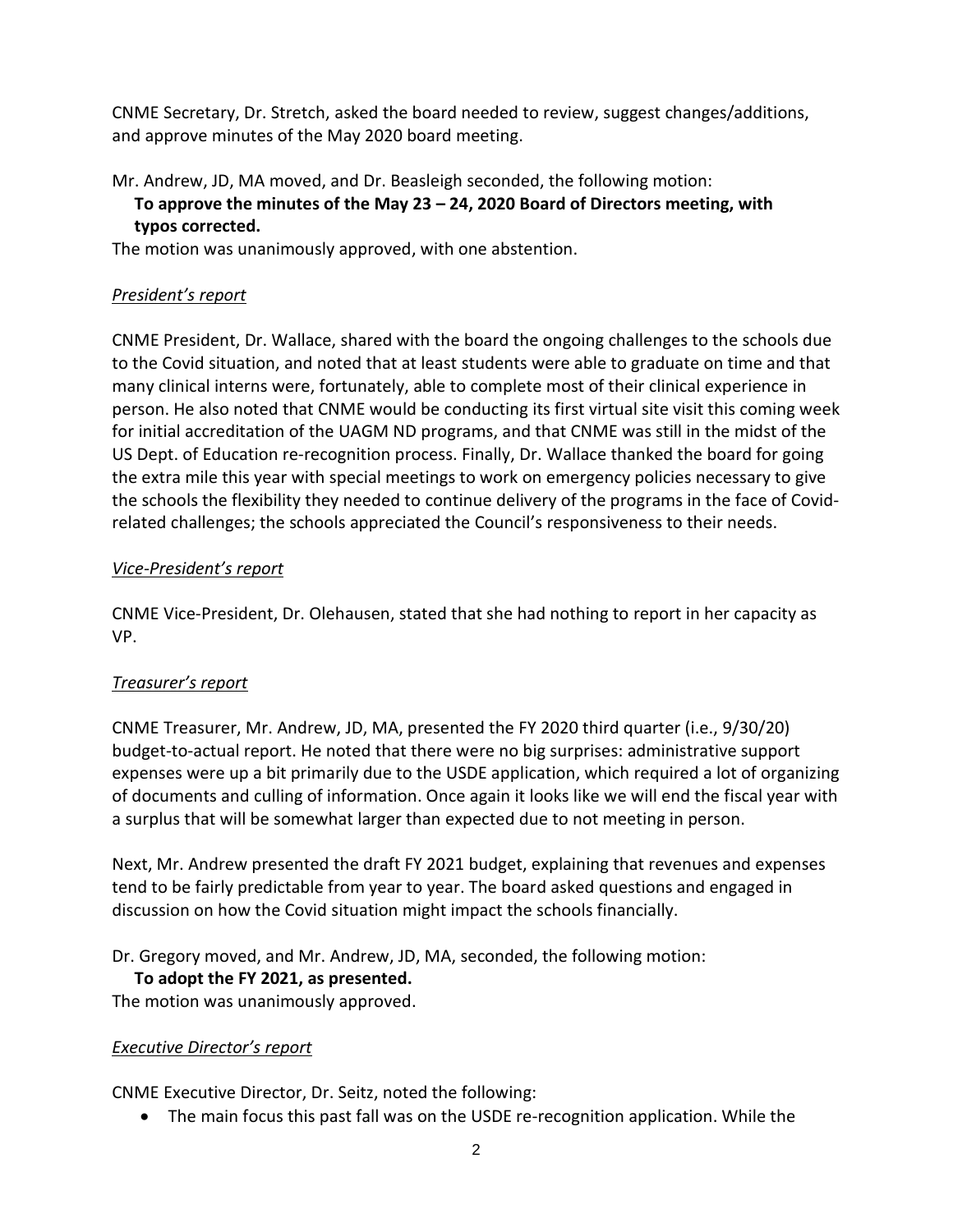CNME has addressed all of the USDE findings, we will not know where we stand until we receive the final staff report. The NACIQI hearing on re-recognition will take place in February or March of 2021; Dr. Wallace and he will represent CNME.

- The Association of Specialized and Professional Accreditors (ASPA) continues to meet biweekly to compare notes on a range of accrediting agency issues such as actions regarding Covid, changes to the USDE requirements, etc.
- The NABNE advisory board, of which the CNME is a member, met recently; one of the current topics is whether online testing would ever be possible.
- Figuring out how to conduct the upcoming UAGM visit virtually has been a big project, but we think we have everything in place to make next week's visit a success. We will need to schedule a special CNME board meeting in January to conduct the hearing on initial accreditation of UAGM's ND program.
- There is a Bastyr focused visit scheduled for fall 2021; given the Covid situation, we will need to figure out how to handle this as the time approaches.
- NUNM has a site visit for reaccreditation of the ND program coming up in fall 2021 or winter 2022; we'll probably opt for a later date in order to increase the odds that we'll be able to conduct the visit in person. An onsite visit is preferable, because the USDE regulations require an a subsequent onsite visit for reaccreditation if the agency conducts a reaccreditation visit virtually due to the Covid situation.
- He is considering enrolling in a Spanish language course at a local community college next year to be better able to support CNME's work with UAGM.

#### **Committee reports and action on committee recommendations:**

#### *Executive Committee*

Dr. Wallace, chair of the EC, reported that the EC had a met couple times, both to plan this board meeting and to consider options for conducting the ED performance review process.

#### *Finance Committee*

Ms. Woodin, CPA, MBA, chair of the Finance Committee, noted that there is nothing report on in regard to the CNME's finances, apart from the FY 2019 audited statement, which is a subsequent agenda item.

#### *Nominations Committee*

Dr. Gregory, chair of the Nominations Committee, reported on upcoming board member vacancies, and recommended that the Nominations Committee work with Dr. Seitz down the road to figure out a plan for soliciting nominations for upcoming vacancies. Dr. Gregory also noted that during the closed session later on in the meeting, there would be interviews and board action on appointments for board seats and also a vote on the officer position of treasurer (normally officer elections take place in odd years; however, Mr. Andrew, JD, MA, is stepping down from this role).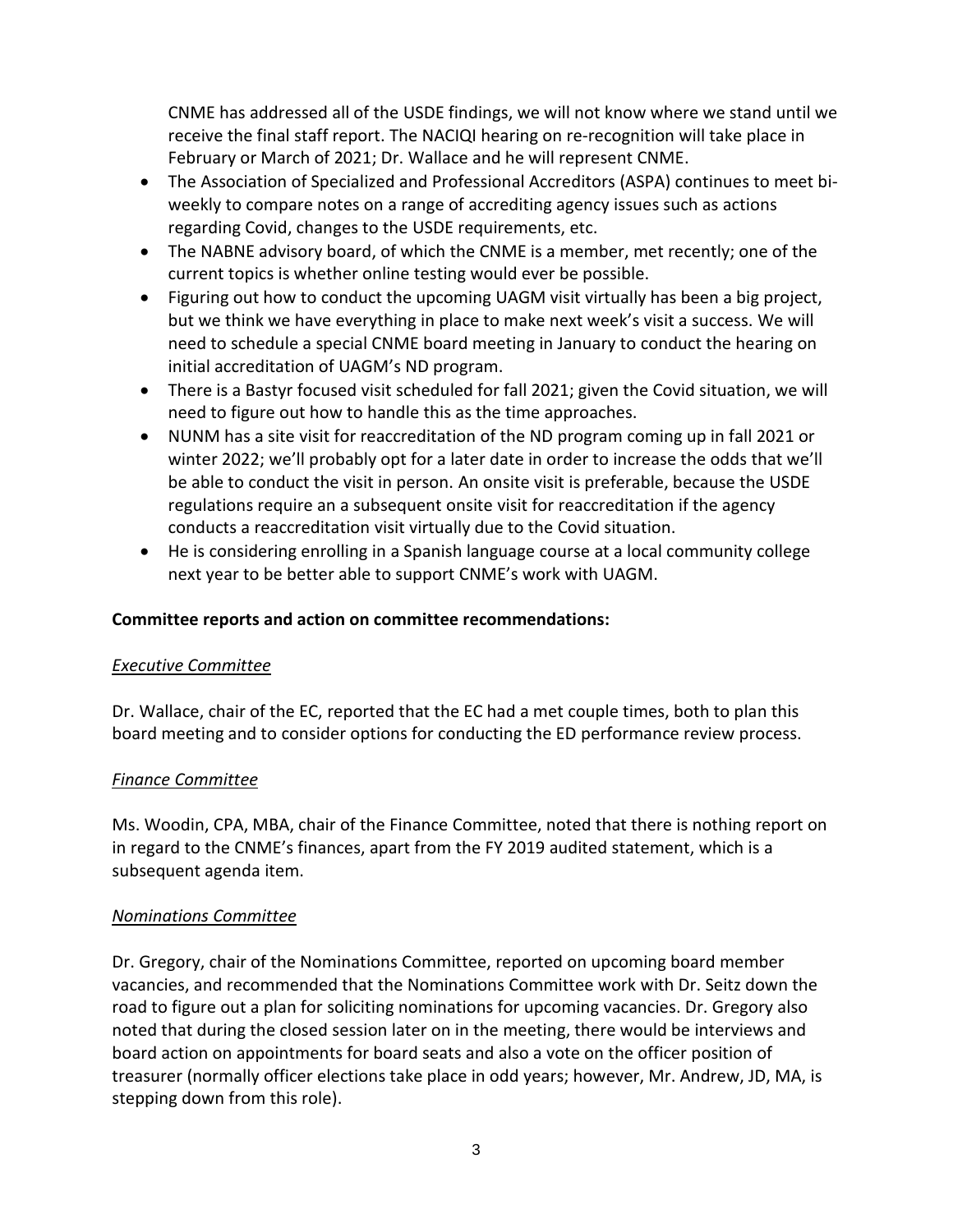Dr. Gregory also noted that it is U. Bridgeport's turn to nominate someone to serve in an institutional member seat. However, the U. Bridgeport ND program will cease operation before the end of the 3-year term. The board discussed various options and decided that the 3-year term should not be shortened as a result of the earlier cessation of the program.

Mr. Andrew, JD, MA moved, and Dr. Jenab, seconded, the following motion:

**The duration of the term of institutional member representative seat held by someone from U. Bridgeport will be for the usual three-year period.** 

The motion was unanimously approved.

#### *Committee on Postdoctoral Naturopathic Medical Education*

Dr. Stretch, chair of the CPNME, reported that residency sites have adapted to the Covid situation though the increased use of telemedicine. There is some concern that the number of resident positions may be decreased next year due to Covid; this remains to be seen. The residency competencies taskforce has postponed meeting till spring 2021 due to the challenges taskforce members are dealing with due to Covid.

#### *Committee on Standards, Policies and Procedures*

Dr. Olehausen, chair of COSPP, stated that COSPP had been busy in three areas: revisions to CNME policies in order to fully comply with US Dept. of Education regulations; updates to temporary emergency policies implemented due to the Covid situation; and developing procedures for conducting remote site visits.

#### *Audit Committee*

Mr. Andrew, JD, MA, chair if the Audit Committee, noted that for FY 2019 CNME arranged for an audit of its financial statements. Both he and Ms. Woodin, CPA, MBA, confirmed that there was a clean opinion, meaning that the auditors did not have any findings regarding CNME's financial management.

Mr. Andrew, JD, MA moved, and Dr. Stretch, seconded, the following motion:

#### **To accept the FY 2019 audited financial statements.**

The motion was unanimously approved.

#### *Strategic Planning Committee*

Dr. Wallace, chair of the Strategic Planning Committee, stated that there was nothing to report, and suggested that once the Covid situation is somewhat behind us, it would be a good idea to initiate a new round of strategic planning.

#### *Reports from other naturopathic organizations*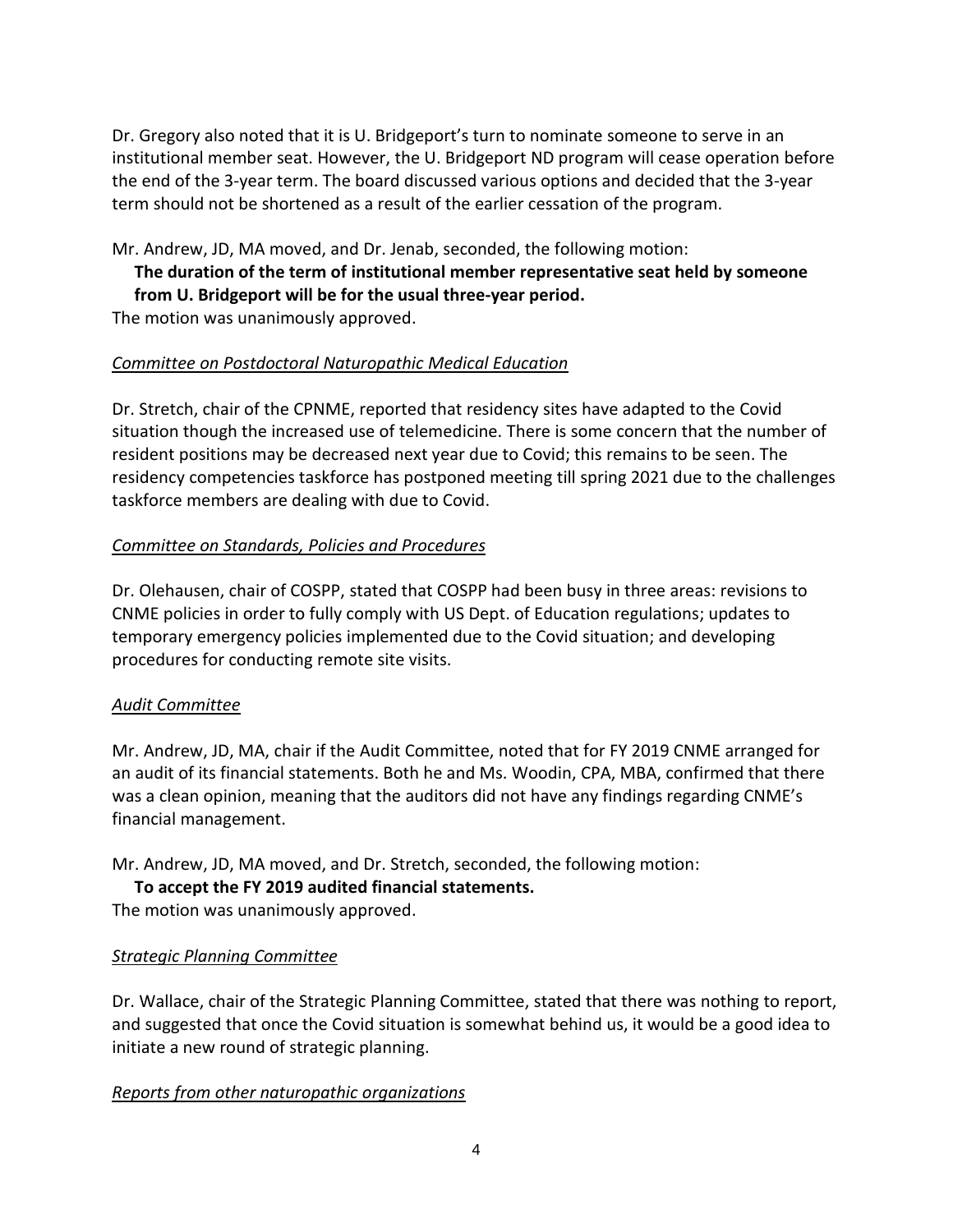Dr. Beasleigh noted that AANMC and CCACO were mostly focused on sharing practices for dealing with the Covid situation, including how to assess competencies in the new environment. All of the schools are using hybrid or totally online delivery for didactic classes; some schools fulfilling patient treatment numbers entirely through telemedicine. Enrollment have been somewhat better than expected. Patient numbers have been down but are starting to rebound

Dr. Jenab noted that MD programs are also continuing with to make Covid-related accommodations; they have, among other things, moved to smaller group clinical experiences, emphasizing observation. He is seeing a growing movement towards integrative medicine, and UC-Irvine is very much at forefront of this; one of the main challenges for NDs to be part of this movement is effectively conveying the strength of ND education, since the length and depth of MD education is a big part of what gives credibility to MDs. An important question is: How should NDs position ourselves? There is a lot of scrutiny on both the content of ND programs and lack of universal residencies for all graduates. Also, there's a certain amount of inconsistency among the schools in terms of curriculum content.

#### *Update on US Dept. of Education re-recognition application*

Dr. Seitz reported that the policy revisions being addressed a little later in the meeting are intended to bring a few of our policies in line with US Dept. of Education regulations that diverge with the current regulations. Once these revisions are adopted, CNME should be in full compliance with the USDE regulations. After this, there are two more steps in the rerecognition process: a hearing before NACIQI, the federal advisory committee under USDE responsible for making formal recommendations to the US Secretary of Education, and then a final decision by the Secretary of Education.

#### **Update/discussion on COVID-19 impact on ND programs;**

Dr. Seitz noted that the USDE continues on a temporary basis to allow accrediting agencies the leeway to give accredited programs the flexibility they need to continue delivering courses in the face of Covid-related limitation. As noted earlier, the schools have successfully transitioned to using much more online and blended delivery of coursework, and have extensively incorporated telehealth into clinical internship training. While the CNME needs to be in step with the USDE's temporary measures, they are sometimes slow to act; this means we may at some point need to extend the temporary accommodations even if not yet formally authorized to do so.

#### **Plan for reviewing substantive change applications**

The board reviewed the document submitted to CNME titled "AANMC Joint Temporary Substantive Change Submission". All agreed that the CNME should continue to provide flexibility to accredited ND programs to adapt their curriculums and delivery mechanisms along the lines recommended by AANMC, which are reflected in the earlier temporary emergency policies issued by CNME. Dr. Seitz will update the current policy with the goal of the CNME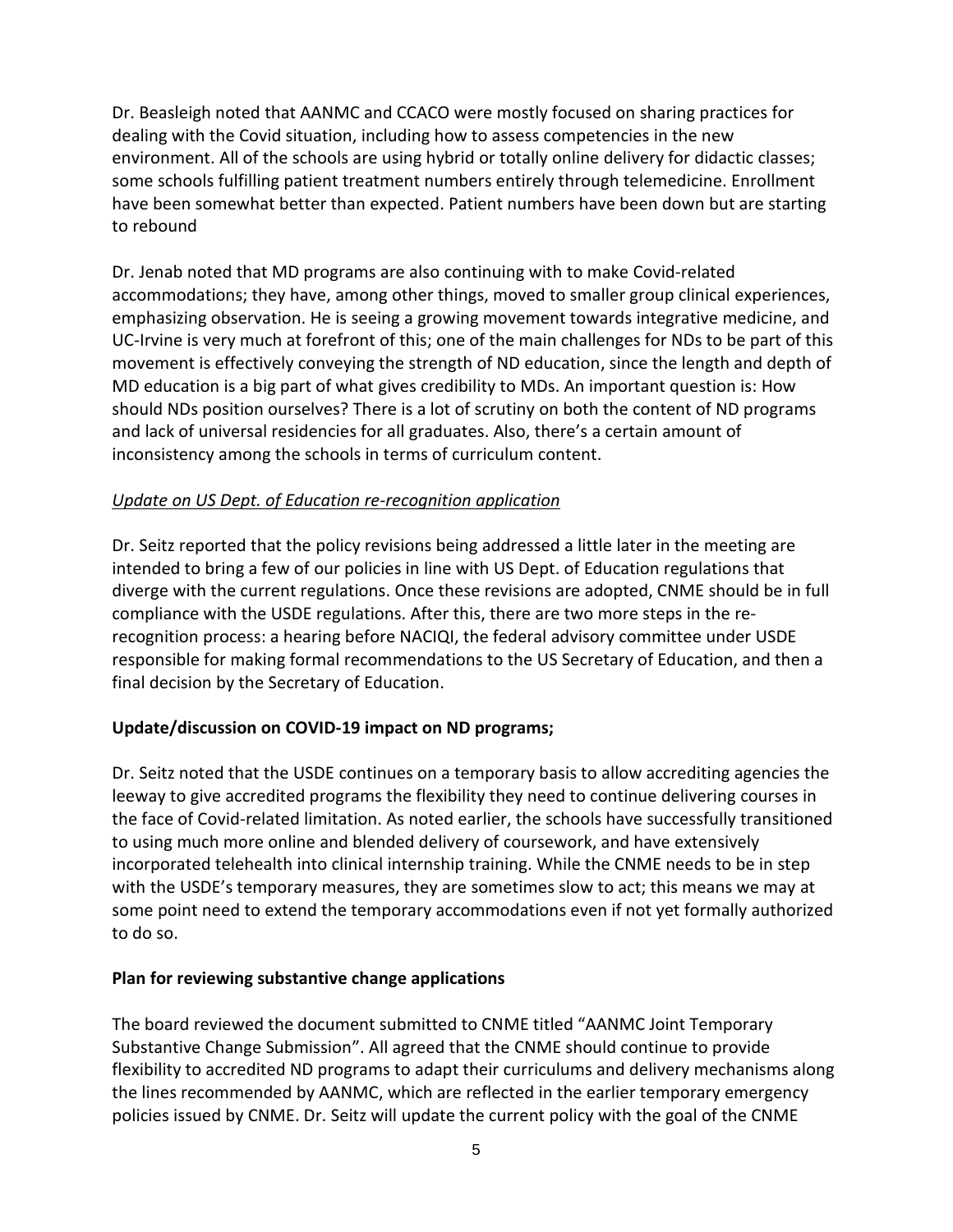adopting a updated guidance memo by the end of 2020.

#### **Review draft revised CNME policies**

Dr. Olehausen stated that the minor changes to policies being proposed are necessary to ensure that CNME is full compliance with USDE regulations. Dr. Seitz noted that he has been in regular contact with the USDE analyst assigned to review CNME re-recognition application and has confirmed with her that the proposed changes will conform the policies to USDE requirements. A minor, non-substantive working change was suggested.

Dr. Swenson moved, and Dr. Gregory, seconded, the following motion:

**To approve the draft revisions to the four policies presented to the board, with the one suggested edit.** 

The motion was unanimously approved.

Dr. Seitz will issue a new edition of the *CNME Handbook of Accreditation* with the revised policies later this month.

#### [CLOSED SESSION]

The board next entered into closed session to address recognition matters and to take action on nominations.

#### **Business related to recognition actions**

#### *Update on initial accreditation of UAGM's ND program*

Dr. Seitz noted that the evaluation team is all ready to conduct next week's virtual visit for initial accreditation of UAGM's ND program. As noted earlier, the USDE will require a subsequent onsite visit, since that is what is required under their regulations; however, we will have the option of sending a smaller team than normal, if we feel that's appropriate. The board will need to meet in January to conduct an initial accreditation hearing on the UAGM ND program and to make a decision. Dr Seitz thanked Dr. Olehausen for serving on the team; with the Covid situation, it was a bit challenging finding people to serve the evaluation team.

#### **Review of BINM focused report**

Drs. Jenab and Beasleigh recused themselves from this discussion and decision based on their having a conflict of interest as defined by the CNME Conflict-of-Interest Policy.

Dr. Wallace stated that a focused site visit to BINM had been planned for February 2021, but that given the plans in the works for CCNM and BINM to merge, it may be best to postpone a focused visit until sometime after the merger takes place—assuming it happens as planned. Board members agreed to revisit the issue of a focused visit to BINM when it meets in January 2021. The board next discussed what reporting, if any, they would require of BINM.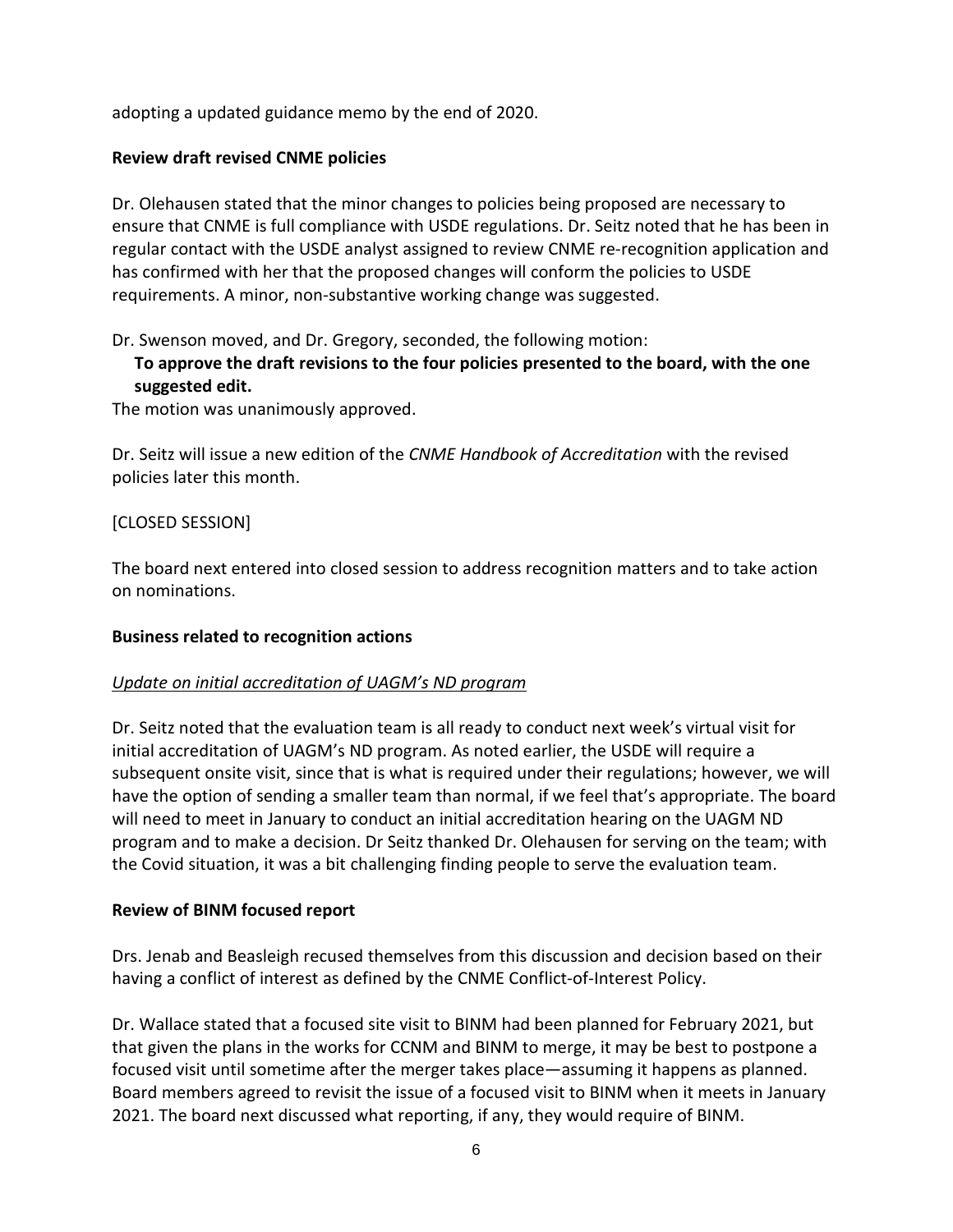Mr. Andrew, JD, MA moved, and Dr. Swenson, seconded, the following motion: **To review at the CNME meeting planned for January 2021 the need for a focused visit to BINM in February 2021 based on the status of the planned CCNM-BINM merger; to require submission of a focused report/substantive change application from BINM regarding the merger, with financial and related information using the CNME Branch Campus Policy as a guide (this report is due at least one week prior to the date of the CNME January 2021).**

The motion was unanimously approved.

#### **Nominations matters**

Dr. Gregory noted that there were two nominations matters to address at this meeting:

- Interview of two candidates (Drs. Prenguber and Zampieron) for an institutional member representative seat—this time from U. Bridgeport—and vote on the appointment of one of them.
- Interview a candidate (Dr. Alexander) for a profession member seat, and a vote on her appointment.
- Vote to appoint Ms. Woodin, CPA, MBA, to serve out the remaining year of the board treasurer two-year term.

The board in, in turn, interviewed the candidates listed above for the various board roles. Dr. Wallace reminded board members that a secret ballot is used whenever there are votes on board member appointments, whether to a board seat or a board officer position.

The board first voted via secret ballot on the position of institutional member representative. Dr. Prengruber was elected to the 3-year term (note that institutional member reps are eligible to serve one term).

The board next voted via secret ballot on the position of profession member; Dr. Alexander was elected to a 3-year term (profession members may serve up to two consecutive 3-year terms).

Finally, the board voted via secret ballot on the officer position of treasurer; Ms. Woodin, CPA, MBA, was elected to serve out the remaining year of the board treasurer two-year term.

#### **Recognition of departing members**

Dr. Wallace thanked Drs. Gregory and Beasleigh for their dedicated service to CNME and their excellent contributions to the Council over the years they served. He also recognized Dr. Gregory's service as VP and chair of the Nominations Committee.

#### **Executive Director review and contract**

The board next went into executive session without Dr. Seitz in attendance in order to determine a process for conducting a performance review of Dr. Seitz and for considering